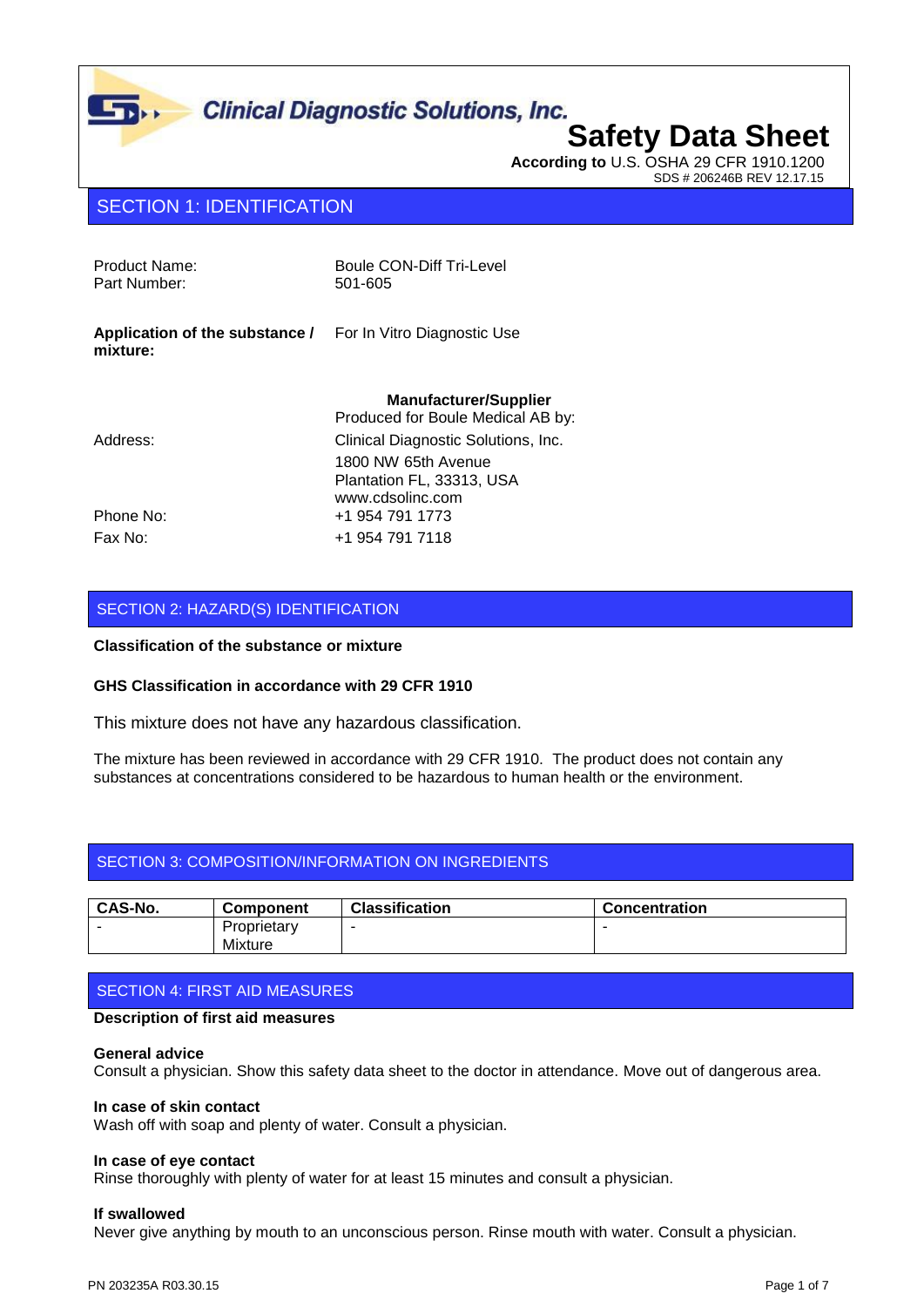

## **According to** U.S. OSHA 29 CFR 1910.1200

SDS # 206246B REV 12.17.15

**Most important symptoms and effects, both acute and delayed** None

**Indication of any immediate medical attention and special treatment needed** No data available

### SECTION 5: FIREFIGHTING MEASURES

#### · **Suitable extinguishing agents**

 Dry chemical, carbon dioxide (CO2), water spray or regular foam. - Caution: CO2 will displace air in confined spaces and may cause an oxygen-deficient atmosphere.

· **Special hazards arising from the substance or mixture**

 There are no unique chemical or reactivity hazards that would impact firefighting decisions due to the chemicals in this product.

### SECTION 6: ACCIDENTAL RELEASE MEASURES

· **Personal precautions, protective equipment and emergency procedures** Minimize exposure by using appropriate personal protective equipment as listed in Section 8. Stop leak if possible. Keep unprotected people away.

#### · **Environmental precautions**

Prevent liquid from entering sewage system, storm drains, surface waters, and soil.

· **Methods and material for containment and cleaning up**

Block small volumes of spilled or spattered product with paper towels or similar materials.

 - Contain larger spills by placing absorbants around the outside edges of the spill. Absorb with any material Suitable for water-based liquids - e.g. paper towels, universal sorbents, sand, diatomite, sawdust, etc.

#### **Clean the affected area. Suitable cleaners are:**

- Detergent or similar cleansing agent.

Dispose of spilled and contaminated material in Biohazard Waste. See Section 13 for information that may impact disposal of materials contaminated with this product.

### SECTION 7: HANDLING AND STORAGE

· **Precautions for safe handling:** Use personal protective equipment required by the Laboratory.

· **Measure to prevent fire:** No special measures required.

· **Storage requirements:** Store only in the original container. Store in a cool (2 - 10 °C), away from heat and direct sunlight.

· **Further information about storage conditions:** Protect from heat and direct sunlight.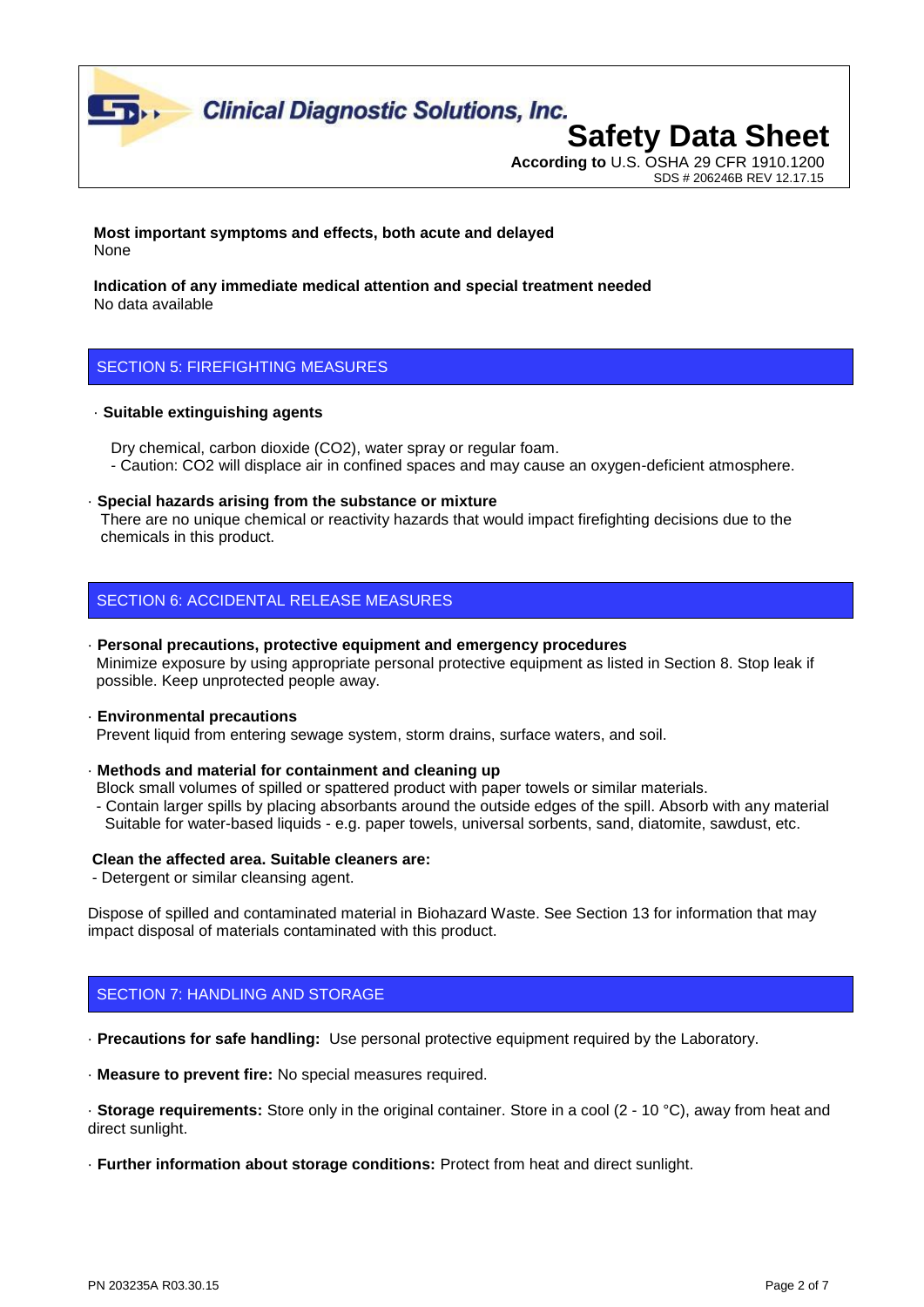

**Clinical Diagnostic Solutions, Inc.** 

## **Safety Data Sheet**

**According to** U.S. OSHA 29 CFR 1910.1200 SDS # 206246B REV 12.17.15

#### SECTION 8: EXPOSURE CONTROLS/PERSONAL PROTECTION

### **Components with Occupational Exposure Limits**

| Substance name | <b>Concentration</b> | <b>CAS No</b> | Occupational<br>exposure limits |
|----------------|----------------------|---------------|---------------------------------|
| None listed    |                      |               |                                 |

#### **Exposure controls**

#### **Personal protective equipment**

 Always maintain good housekeeping and follow general precautionary measures. Do not eat, drink or store food and beverages in areas where chemicals or specimens are used. Wash hands before breaks, after handling reagents and specimens, and at the end of the work shift.

#### · **Breathing equipment:**

Normal use and storage of product - respiratory protection is not necessary if room is well ventilated.

 **Small-volume spills** (e.g. small enough to clean up with a paper towel or small sorbent pad) - respiratory protection is not necessary.

#### **Hand protection:**

Wear water-resistant gloves if hand contact with the material is anticipated. Dispose of contaminated gloves after use in accordance with applicable laws and good laboratory practices.

#### · **Material of gloves and breakthrough time of the glove material:**

 The glove material must be suitable for use in a clinical chemistry laboratory and have a measured breakthrough time of at least 30 minutes, such as those with a Class 2 protection index per EN374 (or equivalent standard applicable in your region). NOTE: This recommendation applies only to the product stated in this Safety Data Sheet. When dissolving in or mixing with other substances, contact the supplier of approved gloves.

#### · **Eye protection:**

Wear safety glasses or other protective eyewear.

#### · **Body protection:**

 Normal use: protect personal clothing from spatters and small spills. Wear a laboratory coat (or other protective clothing required by your institution). Larger spills (e.g. that can saturate cloth): wear appropriate water-repellant covering over clothing.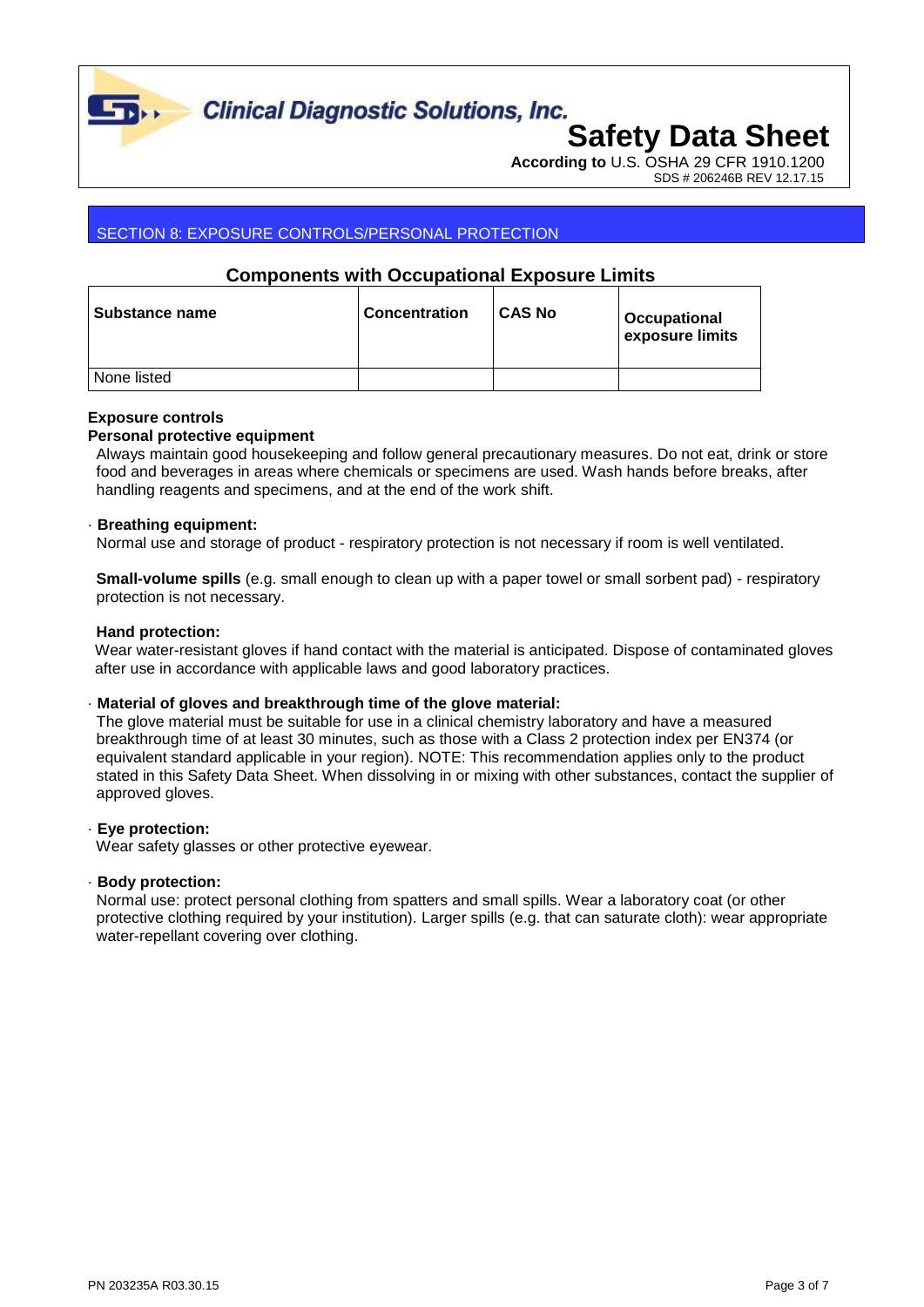**According to** U.S. OSHA 29 CFR 1910.1200 SDS # 206246B REV 12.17.15

#### SECTION 9: PHYSICAL AND CHEMICAL PROPERTIES

 $\mathbf{L}_{\mathbf{D}}$ 

| <b>Property</b>               | Value                                            |
|-------------------------------|--------------------------------------------------|
| Physical state                | <b>Thick Liquid</b>                              |
| Color                         | Red                                              |
| Odor                          | Odorless                                         |
| pH-value at 20 °C (68 °F)     | Not applicable                                   |
| Melting point                 | Not determined                                   |
| Boiling point                 | Not determined                                   |
| Flash point                   | Not applicable                                   |
| Flammability (solid, gas)     | Non flammable                                    |
| Auto igniting                 | Product is not self-igniting.                    |
| Danger of explosion           | Product does not present an<br>explosion hazard. |
| Vapor density                 | Not applicable                                   |
| Density at 20 $°C$ (68 $°F$ ) | Not determined                                   |
| Solubility in water           | Completely soluble                               |

### SECTION 10: STABILITY AND REACTIVITY

- **· Thermal decomposition / conditions to be avoided** No decomposition if used and stored according to specifications.
- **· Possibility of hazardous reactions:** Reacts with strong acids and bases.
- **· Conditions to avoid:** Sunlight, warmth, heat and fire.
- **· Incompatible materials:** Strong acids and bases.
- **· Hazardous decomposition products:** No dangerous decomposition products known.

#### SECTION 11: TOXICOLOGICAL INFORMATION

**Acute toxicity** No data available

**Dermal** No data available

**Skin corrosion/irritation** No data available

**Serious eye damage/eye irritation** No data available

**Respiratory or skin sensitization** No data available

**Germ cell mutagenicity** No data available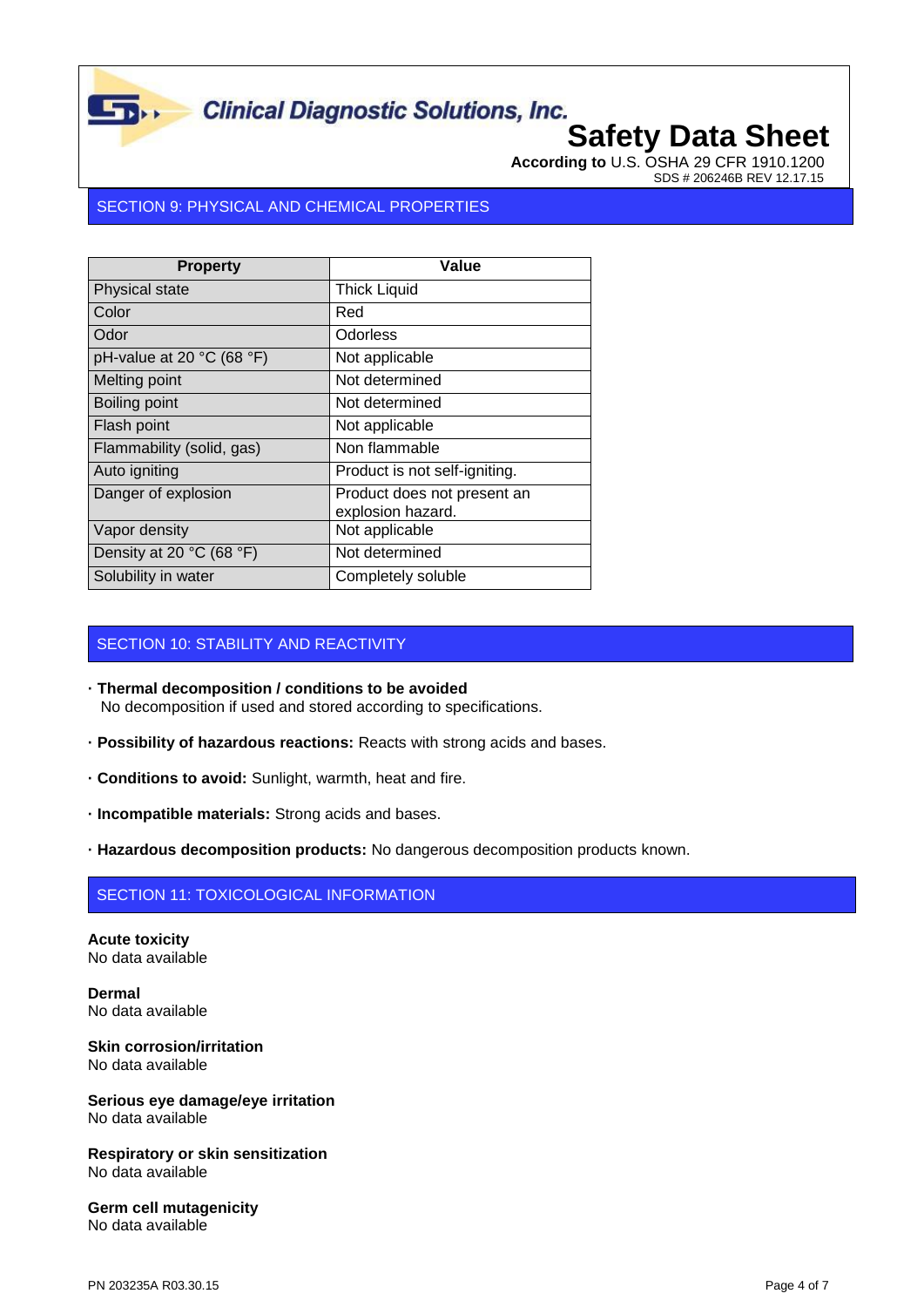

## **According to** U.S. OSHA 29 CFR 1910.1200

SDS # 206246B REV 12.17.15

#### SECTION 12: ECOLOGICAL INFORMATION

· **Toxicity:** No further relevant information available.

· **Marine pollutant:** No

#### · **Additional Ecological Information**

· **General notes:** Do not allow undiluted product or large quantities of it to reach ground water, water course, or sewage system.

#### · **Results of PBT and vPvB assessment**

- · **PBT:** Not applicable
- · **vPvB:** Not applicable

#### SECTION 13: DISPOSAL CONSIDERATIONS

| <b>HANDLING OF WASTE</b> |                                                                                                                                                                                                                                                                                                                                                                                                                                                                  |
|--------------------------|------------------------------------------------------------------------------------------------------------------------------------------------------------------------------------------------------------------------------------------------------------------------------------------------------------------------------------------------------------------------------------------------------------------------------------------------------------------|
| General information:     | Before handling waste, see section 8 Exposure controls/Personal<br>protection.<br>This product should be disposed in Biohazard waste or infectious medical<br>waste. Disposal by incineration is recommended.<br>Biohazard waste must be transported by an approved transporter. For<br>regular transport of Biohazard waste, the user is responsible for providing<br>a transport document. Dispose in accordance with federal, state and local<br>regulations. |
| Handling of packaging:   | Do not clean or recycle. Refer to applicable local regulations and<br>institutional policies.                                                                                                                                                                                                                                                                                                                                                                    |

### SECTION 14: TRANSPORT INFORMATION

**DOT (US):** Not dangerous goods

**IMDG:** Not dangerous goods

**IATA:** Not dangerous goods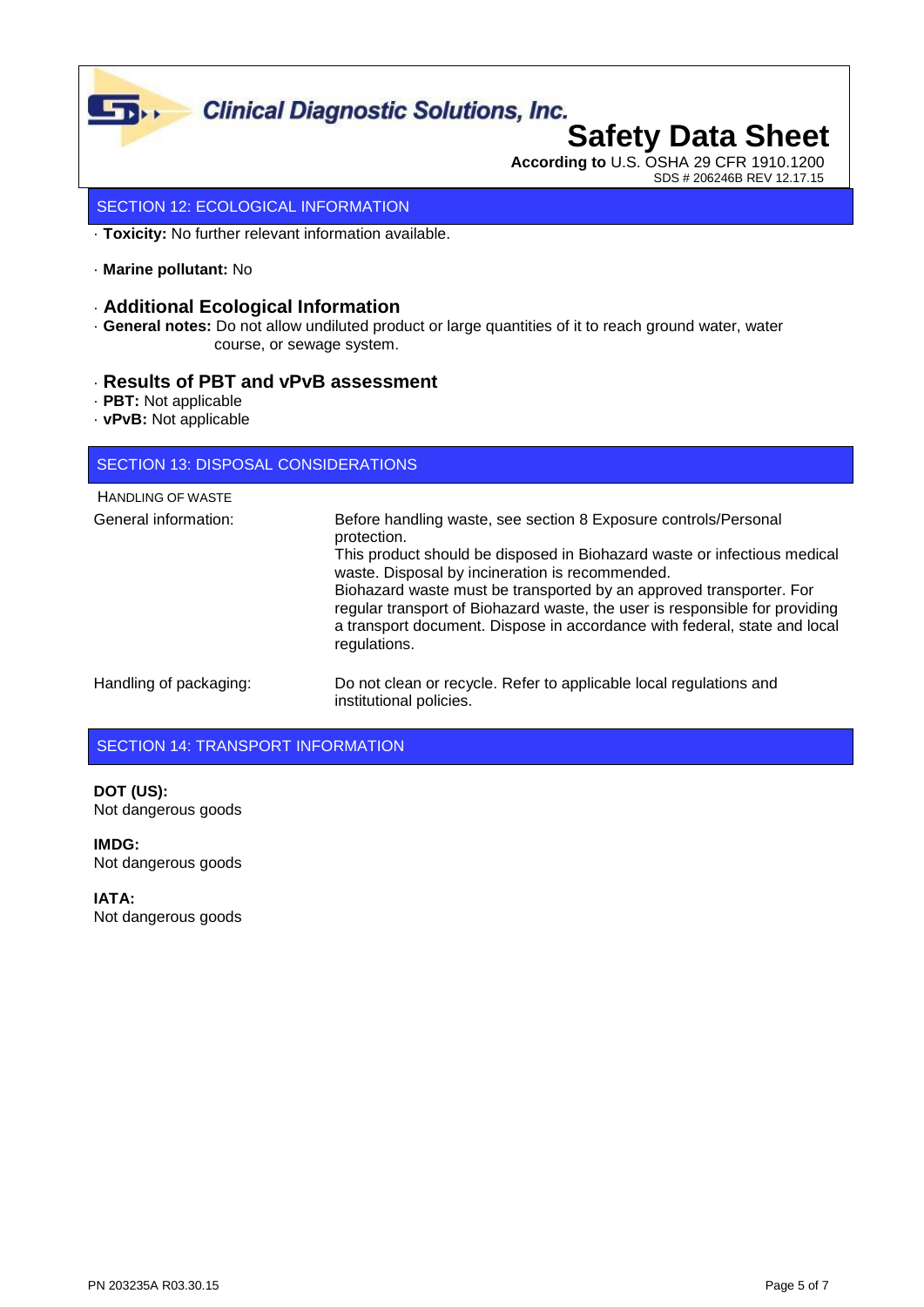

**According to** U.S. OSHA 29 CFR 1910.1200 SDS # 206246B REV 12.17.15

#### SECTION 15: REGULATORY INFORMATION

· **Section 302/304 (40CFR355.30 / 40CFR355.40):** The product does not contain listed substances.

### · **Section 313 (40CFR372.65):**

The product does not contain listed substances.

- · **California Proposition 65 (USA):**
- · **Chemicals known to cause cancer:** None of the ingredients is listed.
- · **Chemicals known to cause female reproductive toxicity:** None of the ingredients is listed.
- · **Chemicals known to cause male reproductive toxicity:** None of the ingredients is listed.
- · **Chemicals known to cause developmental reproductive toxicity:** WARNING! This product contains as chemical known to the State of California to cause birth defects or other reproductive harm. Neomycin Tridulfate Salt Hydrate CAS 1405-10-3 WARNING! This product contains as chemical known to the State of California to cause developmental harm. Cycloheximide CAS 66-81-9

#### **Pennsylvania Right to Know Components**

| Procaine Hydrochloride                                      | CAS 51-05-8    |
|-------------------------------------------------------------|----------------|
| Edetate Disodium Dihydrate                                  | CAS 6381-92-6  |
| Sodium $[2S-(2\alpha,5\alpha,6\beta)]-3,3$ -dimethyl-7-oxo- |                |
| 6-9phenylacetamido0-4-thia-1-azabicyclo[3.2.0]              |                |
| heptane-2-carboxylate                                       | CAS 69-57-8    |
| Citric Acid                                                 | CAS 77-92-9    |
| 2-lodoacetamide                                             | CAS 144-48-9   |
| Sodium hydroxide                                            | CAS 1310-73-2  |
| Sodium dihydrogenorthophosphate monohydrate                 | CAS 10049-21-5 |
| Polyethyglycol                                              | CAS 9003-11-6  |
| Sodium Chloride                                             | CAS 7647-14-5  |
| N-Carbamoylmethyliminodi                                    | CAS 26239-55-4 |
| Mixture of 5-chloro-2-methyl-4-isothiazolin-3-one           |                |
| and 2-methyl-2H-isothiazol-3-one (3:1)                      | CAS 55965-84-9 |
| Dihydrostreptomycin Sulfate                                 | CAS 5490-27-7  |
| Neomycin Tridulfate Salt Hydrate                            | CAS 1405-10-3  |
| Cycloheximide                                               | CAS 66-81-9    |
| <b>New Jersey Right to Know Components</b>                  |                |
| Procaine Hydrochloride                                      | CAS 51-05-8    |

| CAS 6381-92-6  |
|----------------|
|                |
|                |
| CAS 69-57-8    |
| CAS 77-92-9    |
| CAS 144-48-9   |
| CAS 1310-73-2  |
| CAS 10049-21-5 |
| CAS 9003-11-6  |
| CAS 7647-14-5  |
| CAS 26239-55-4 |
|                |
| CAS 55965-84-9 |
| CAS 5490-27-7  |
| CAS 1405-10-3  |
| CAS 66-81-9    |
|                |